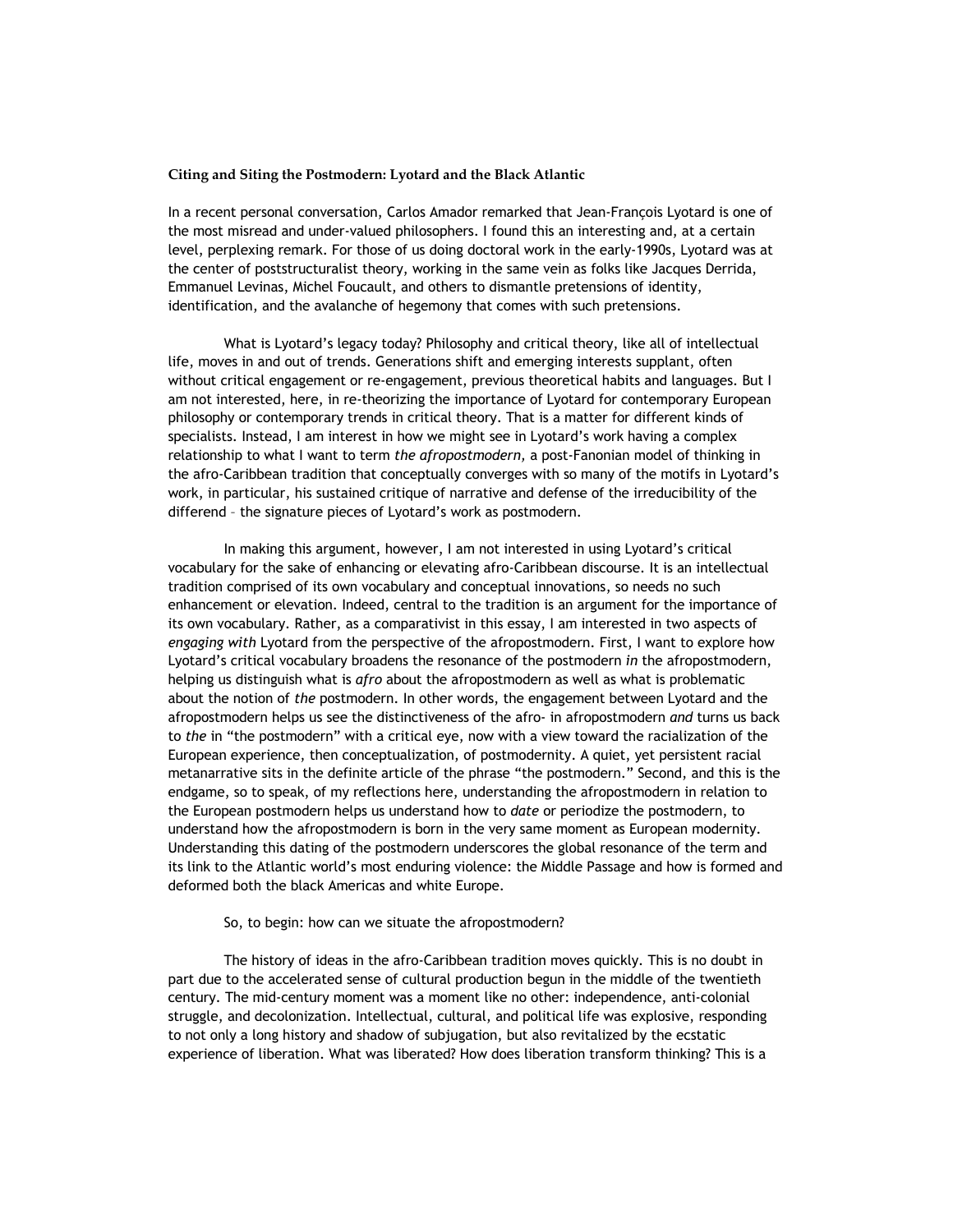matter of theorizing the energy of decolonial thought. And it could not be weightier or more urgent. The sheer enormity of the task of decolonization – the movement toward and articulation of a sense of cultural roots and political independence after centuries of enslavement and colonial domination – introduces a cluster of ideas, principles, and ethico-political debates that are increasingly attuned to the specificity of afro-Caribbean experience, while also negotiating the complex nuances of European, African, Middle Eastern, and indigenous influences on language and thinking. This is profoundly de-centering work, displacing the idea of a single-root and uniform cultural content – a colonial project of uniformity and assimilation – in the name of another logic of intellectual production. What that other logic looks like, what memories and histories it draws upon for orientation and content, is the substance of the tradition and its disputes. And it is important, especially for comparative work, that afro-Caribbean thinkers emerged as decolonial theorists at the very same moment that so much European philosophy was moving toward deep critiques of the thought of the Same, of hegemony, of epistemological and political authoritarianism, and related stuff. Rooted in different experiences, yet similarly oriented as anti-authoritarian, counter-hegemonic or hegemony-neutralizing modes of thought and praxis. In this intersection of *sensibilities* lies interesting points of contact and clarifying difference.

A curiosity: for those trained in the white European intellectual tradition, Frantz Fanon has emerged as a foundational figure of difference and diversification in thinking, theorizing, and understanding the margins of that tradition. It seems to me, in fact, that Caribbean thought, when routed through trends and tendencies in the European tradition, all but begins and ends with Fanon's thought in philosophical circles. Aimé Césaire, and perhaps also Léopold Senghor and Albert Memmi, regularly appear in such taxonomies of European thought and its critical horizons, but, more often than not, those thinkers (and perhaps a few others) function as foils for Fanon's revolutionary thinking and transformation of phenomenology, existentialism, and psychoanalysis. That says something important about the power of Fanon's thinking, that no matter how short his life, his intellectual production remains so utterly transformative that his short life and modest output (if we compare to thinkers with longer lives lived) is massively outsized by his impact and legacy.

But, of course, that is nothing like a proper picture of the Caribbean tradition. Fanon was a global event as a thinker – especially in his afterlife as an icon and foundation piece for postcolonial theory and practice. Even in his moment, however, Fanon was a controversial, disputed figure in an emerging Caribbean tradition; it is always worth noting that he left the Caribbean in the 1950s and, after *Black Skin, White Masks,* moved away from theorizing blackness and toward a more generalized notion of "the colonized." Fanon became a *global,* not *Caribbean,* event. This move is important, because it stands in contrast to, for example, Césaire's commitment to a Caribbean iteration of Négritude, a movement dedicated to the articulation of an African thread across the Black diaspora that dominated the immediate postwar period in Caribbean and black Atlantic theory. Césaire's approach was straightforward: Africa functions as a spirit animating the cultural life of the diaspora, threading cultural difference together with a single vital force and urge.1 (Négritude's debt to French vitalism and life philosophy is significant.) Alongside that, René Ménil's transformation of French surrealism, attuning it to Caribbean senses of embodiment and landscape, argued for another paradigm, one rooted in the immediacy of experience and a vibrant sense of presence to the particularities of place and world. Against these trends, Fanon, showing the profound and enduring influence of Sartrean existentialism, embraces the capacity of subjectivity to disentangle from the past (via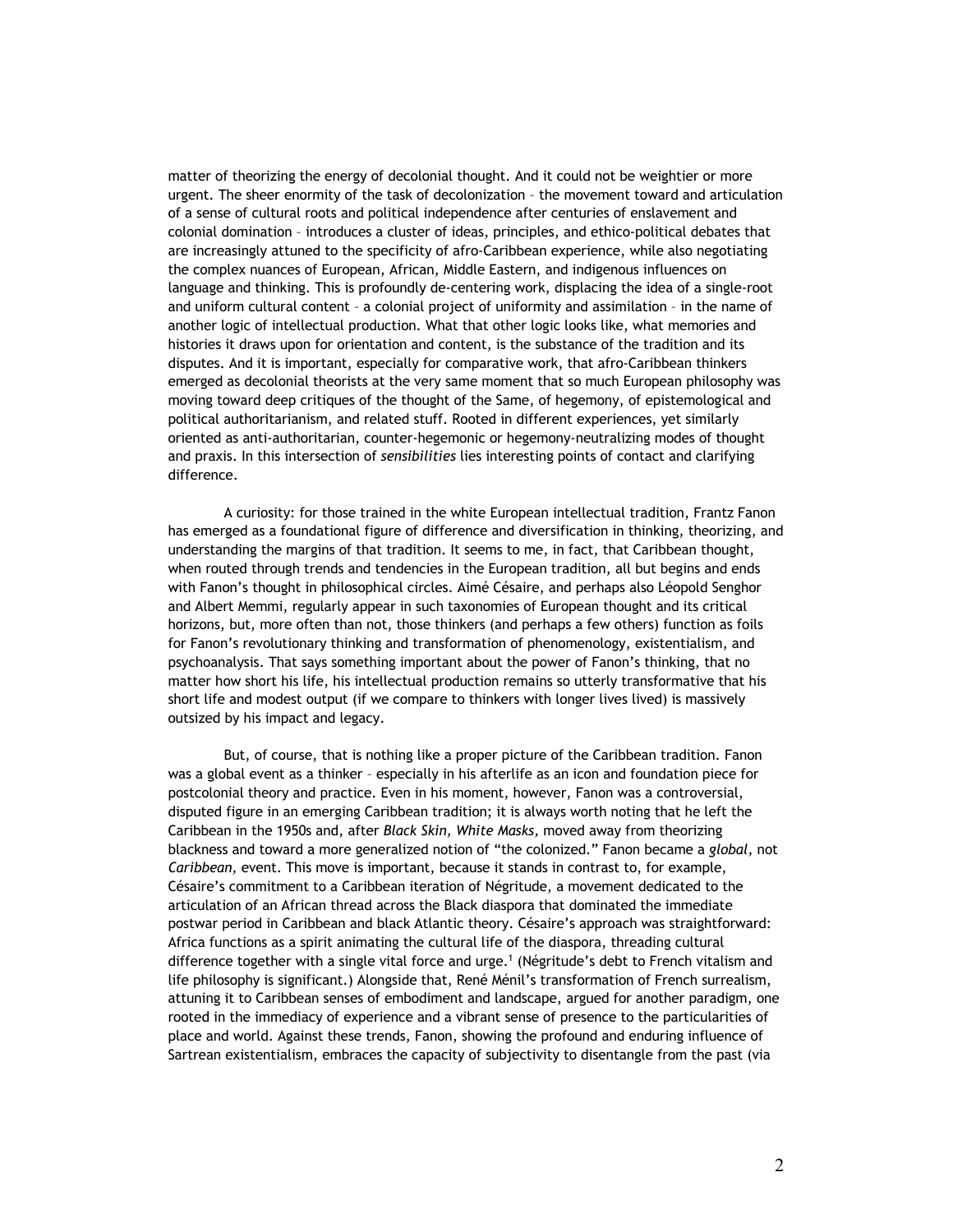revolutionary violence at every level) in pursuit of the new – new identities, new senses of the human, and so a new humanism, as the closing pages of *The Wretched of the Earth* puts it. These disputes are in some ways a crystallization of the mid-century moment and its conflicts. In defense of, then repudiation of, and then proposals of radical alternatives to essentialist thinking, the mid-century debate between Césaire, Ménil, and Fanon take on questions of the body and its relationship with history, time, and the thickness of embodied presence to the world.

Whatever these differences, such positions share a sense of temporality – namely, the compulsion and drive to repudiate the past and redeem the present with a conceptual-existential story about the past. The present is always abject; this is the consequence of centuries of slavery and colonialism, a total project that burrowed the violence of disidentification and dismantling of the self into the deepest recesses of singular and collective subjectivity. This total project was dedicated to the abjection of Black life in the Americas at every level of lived experience and communal, social, and political life. And so antiblackness comes to function as a base structure that informs the very foundations of social, political and cultural being such that no sense of the future can be built on the terms generated in that space. However dissident, however interstitial the formations of community and life, what Négritude, surrealism, and existentialism in the Caribbean agree upon is that there is no foundation for meaning in what we know as the world and the person. Metanarratives, in the sense of ancestral origins (Négritude's atavistic race theory) or a metaphysics of embodied life (afro-Surrealism's sense of landscape) or apocalyptic violence and its temporality (revolutionary existentialism's vision of a pure break), adhere to the mid-century moment precisely because the time of the present has no stories to tell. No stories of redemption. No stories of world-making and meaning. The story of stories, the insertion of a Caribbean sense of history into History, hopes to redeem the past and supplant the present. Revolutionary. Radical. Pulling time up by its roots. All in the work of one metanarrative or another.

This is the tradition's flirtation with the excesses of modernity, without a doubt, but with ecstasy instead of bureaucratic reason – with no small bit of unintendedl irony. The moment certainly shares a modernist impulse, telling a grand story, a metanarrative in the deepest sense, of how difference and pain is overcome by narratives of race, the senses, and/or revolutionary, anti-colonial messianism. Lyotard's note resonates here in important ways: "the metanarrative of a subject ... guarantees their legitimacy."<sup>2</sup> What would make Caribbean life legitimate? Worth of living as a form of life? If the past and present are abject and that abjection is total, then only a "metanarrative of a subject" can overcome history and memory for the sake of a legitimated mode of being.

And this is met immediately with a counter-movement.

We can think here of three thinkers in particular – Édouard Glissant, Derek Walcott, and Kamau Brathwaite – who, by chance, belong to the same generation as Fanon, all having been born within a few years of one another. (Yet another example of how prolific the young Fanon was, and how short his life.) Generations, though, aren't really about numbers, are they? Fanon's indulgence of the metanarrative structure of revolutionary violence, seeing it as telling the biggest and grandest story of History's inversion and sudden, unprecedented form of liberation, turns on a flattening of the cultural and political space of the present. His *pessimism* (inflected though the lens of antiblack racism), as well as his optimism (expressed in messianic visions of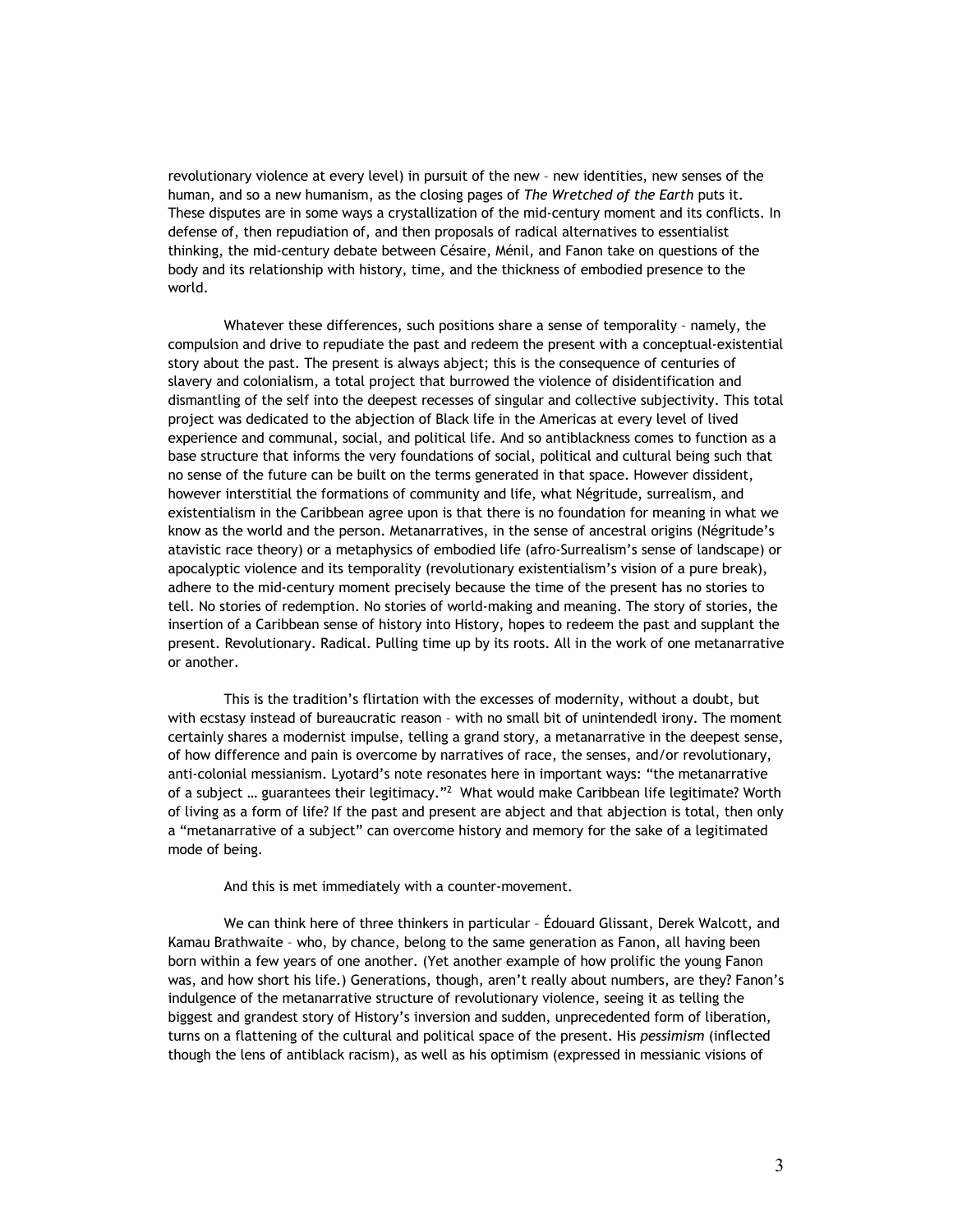the new, the future), work from one and the same premise: the Caribbean (and perhaps the black Atlantic world more broadly) is too saturated with antiblackness to find liberatory structures in the world formed over the previous five centuries. *What is the Caribbean?* and *Who is a Caribbean?* – these questions animate the tradition from the outset. And those issues are rooted in one of philosophy's most enigmatic questions: What does it mean to begin?

What it means to begin is in many ways the broad Atlantic world's mid-century crisis, whether in the north or south Atlantic world. The legacy of two world wars initiate the same sorts of queries in what becomes the European postmodern, especially the strains of that postmodernism that grow out of Heidegger's reckoning with technology, estrangement from place, and dissociation from language. But legacy of those two wars tell a different story in the colonies. In the colonies, specifically in the Caribbean, Fanon notes $3$  that the rapid defeat of the French by the German army in June 1940 revealed something crucial about Europe to colonized people: their vulnerability to defeat. Germany's subsequent isolation of French Caribbean islands during the war only furthered this revelation's capacity to debunk racial myths about colonizing power. Witnessing the defeat of France and its submission emboldened anti-colonial movements precisely because of perceived vulnerabilities, and this is felt immediately in the intellectual production coming out of Martinique – in particular with the publication of Césaire's poem *Notebook of a Return to the Native Land*. Césaire's conception of beginning is the poem itself, a response to the torpor and despair of colonial domination. *Notebook* opens with descriptions and evocations of colonial devastation lived on the body. Bodies asleep, bodies unable to move, bodies in despair. Beginning in that despair, out of devastation, drives the tradition's varied approaches to the problem of beginning. The repair model, which commences in the production of metanaratives of race, body, and violence, proceeds from just that: the presupposition that the past bequeaths to the world of the present only, or at least predominately, brokenness. *Notebook* sets the diagnostic stage for Fanon's conception of beginning and the new, Ménil's turn to the senses and body as sites of radical renewal and revitalization. Things are broken. Liberation is construction and configuration of the new.

But a sense of beginning out of brokenness on the model of repair, a sense of inherent and determinate deficiency, is what produces the modernist (however one processes that term) compulsion to create and embrace metanarratives of atavism, intensification of the senses, or messianic futures that put what is broken back together again. Or for the first time. Reconciliation or conciliation of self to self, self to others, and self to world. And yet, the post-Fanonian shift to the afropostmodern paradigm proposes a very different approach, one that eschews metanarrative and refuses adjudication of the irreconcilable affects, laws, epistemological elements that comprise what we might call the Caribbean *differend.* I have in mind here the opening pages of Glissant's *Poetics of Relation*, which stand as one of the most profound sustained meditations on the Middle Passage and memory. Glissant outlines three senses of the abyss manifest in forced migration. First, there is the abyss produced in/by the forced departure of from western Africa; boarding the slave ship is the abyss of first loss, the loss of root and knowledge and communicability. Second, there is the abyss of the ocean in the belly of the slave ship, which Glissant evokes in such painful detail: the disorientation of darkness, the endless horizon of the sea, the foul pain of human waste and death in the belly, and of course the countless, nameless victims thrown overboard at the bottom of the Atlantic. Here, Glissant recalls Walcott's stunning poem "The Sea Is History," a sparse by devastating archaeology of the black Americas by way of a topology of the ocean's floor. Third, there is the arrival, the thought of the shoreline on which the abyss of the future opens up, bookended by the passage and its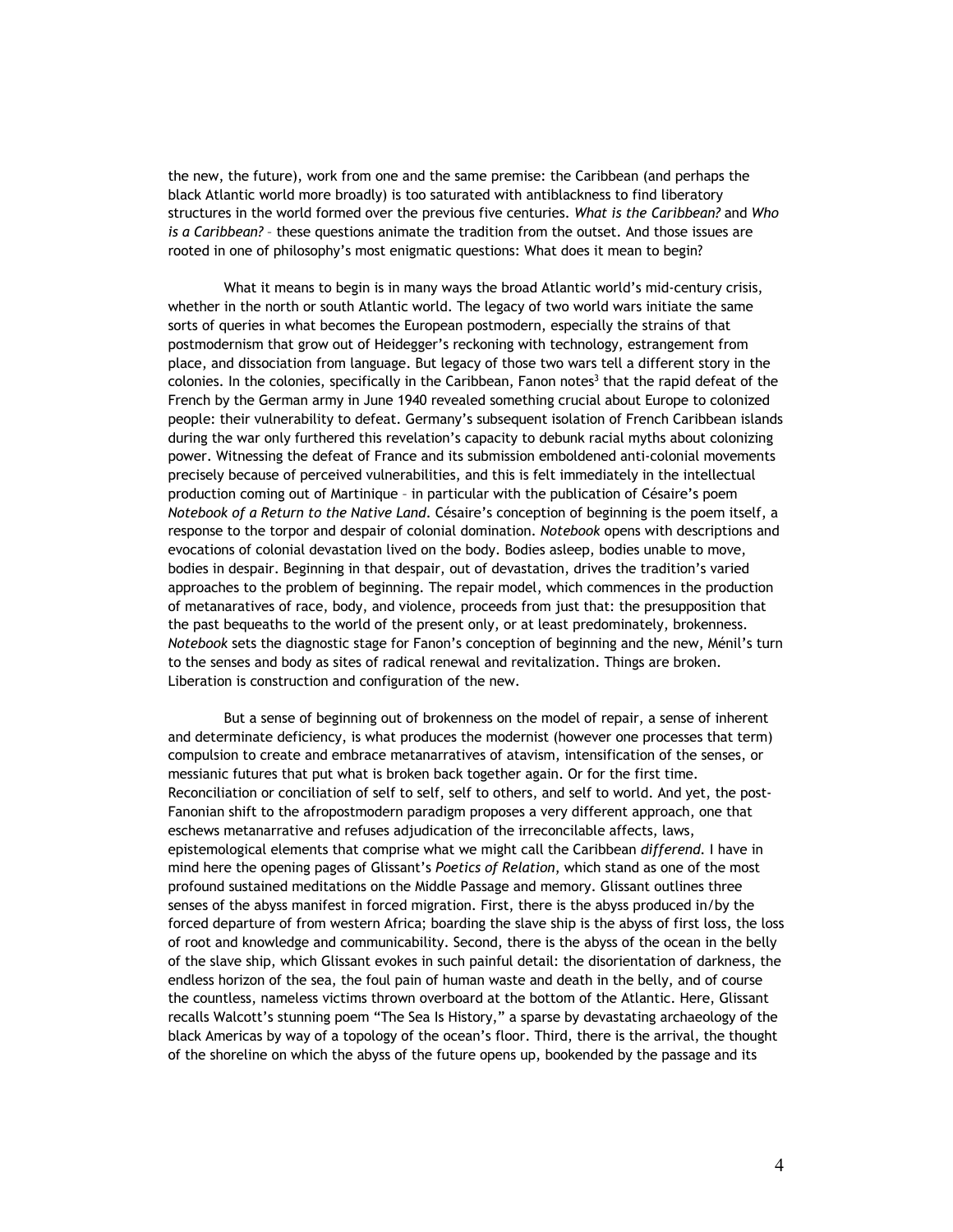abyssal pain. The Middle Passage is the first breaking, the first sense of brokenness that is repeated and reproduced in plantation slavery and colonial domination.

This last sense of the abyss, the abyss of arrival, prompts Glissant to theorize the uncomfortable, yet also ecstatic sense of inheritance at the shoreline. The shoreline represents a certain kind of closure of time, clipping, however roughly, the present of island life from the immediate, then ancestral, continental past. It is in that sense a truly radical sense of loss.<sup>4</sup> And yet, life goes on. Life begins again after catastrophe. What does it mean to begin from and with loss? And what would it mean to begin from and with loss *without* configuring that loss as brokenness? To begin with *fecundity*, thinking with both productivity and melancholic loss, means embracing the paradox of history and memory, the contradiction of social death with vernacular culture and its expressive life, the differend of having been rendered subhuman and creating sublime human worlds. To see the unknowable pain of history as a condition of life itself, of the archipelago that is at once a geographical site and a figure for thinking. Glissant writes:

This is why we stay with poetry. And despite our consenting to all the indisputable technologies; despite seeing the political leap that must be managed, the horror of hunger and ignorance, torture and massacre to be conquered, the full load of knowledge to be tamed, the weight of every piece machinery that we shall finally control, and the exhausting flashes as we pass from one era to another…there is still something we now share: this murmur, cloud or rain or peaceful smoke. We know ourselves as part and as crowd, in an unknown that does not terrify.<sup>5</sup>

Further, evoking the slave ship and the gorgeous spectacle of the shimmering sea under sailboats racing just off the shoreline, he adds, with a poet's touch:

For us, and without exception, and no matter how much distance we may keep, the abyss is also a projection of and a perspective into the unknown. We take sides in this game of the world. We hail a renewed Indies; we are for it. And for this Relation made of storms and profound moments of peace in which we may honor our boats.<sup>6</sup>

We see the work of memory on identity in these passages, crucial work precisely because it puts *honor* at the center of reckoning with the pain of the past and present. It says *yes* to the West Indies *as* West Indies, which, when set in this broader Caribbean intellectual tradition of reckoning with pain, stands out as a transformation of the tradition because it refuses abjection. Glissant, and the afropostmodern movement of which he is a part, turns toward the story of *this place*, the West Indies, without recursion to metanarratives that might hope to redeem abject space. Such a turn does not deny what Césaire, Ménil, and Fanon documented as abject space, but instead interrogates the differential and deferring structure of life buried in, yet also at the forefront of, that exact same space. Life goes on *as life*, but without the purity one might want to imagine such a life composes and extends.

How, then, do we begin thinking in this space without recursion to metanarratives and their commitment to redemption stories? Stories of loss invite reconstructive narratives. The afropostmodern turn, however, articulates an orphan narrative that, in a peculiar twist, orphans narrative itself. Consider how Walcott closes his 1974 essay "The Muse of History" with a provocative refusal. He writes: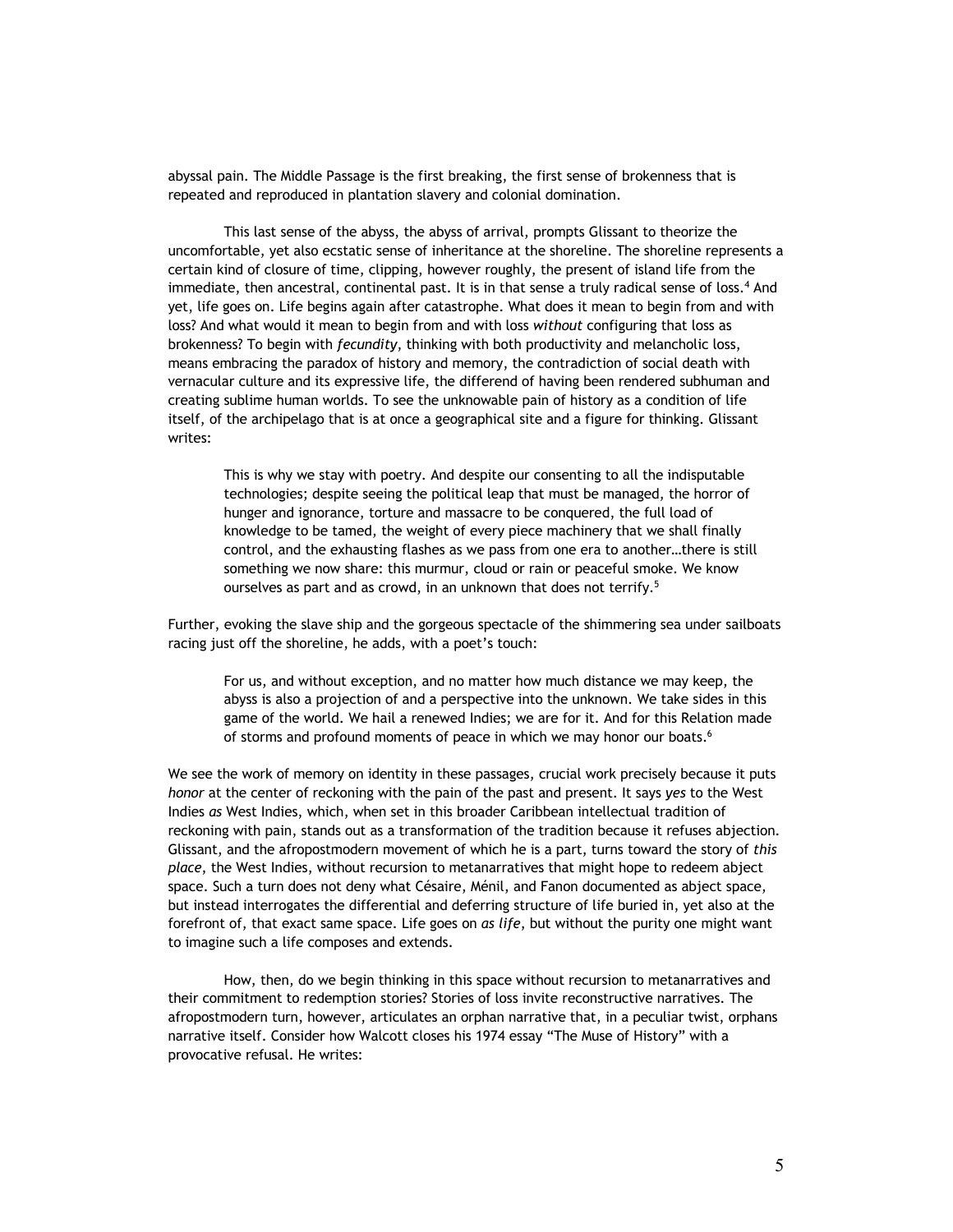I accept this archipelago of the Americas. I say to the ancestor who sold me, and to the ancestor who bought me, I have no father, I want no such father, although I can understand you, black ghost, white ghost, when you both whisper 'history,' for if I attempt to forgive you both I am falling into your idea of history which justifies and explains and expiates, and it is not mine to forgive, my memory cannot summon. any filial love, since your features are anonymous and erased and I have no wish and no power to pardon.7

History, the discursive strategy that would want a narrative of contextualization-as-redemption, inserting a racial story about identity, is rejected by Walcott in the name of *his* story, the story of the archipelago as a form of thinking and geographic site, an orphaned identity and mode of knowing and being. An archipelago, here, that says yes to fragments *against* history and its commitment to stories of legitimation and adjudication. An archipelago in which life is forged in and by pain, but which is also a *gift* – a gesture both gratuitous and excessive generated from the most austere and melancholic history. Walcott continues:

I give the strange and bitter and yet ennobling thanks for the monumental groaning and soldering of two great worlds, like halves of a fruit seamed by its own bitter juice, that exiled from your own Edens you have placed me in the wonder of another, and that was my inheritance and your gift.

*The wonder of another*. Therein lies a relation to alterity, in Walcott and the afropostmodern, that does not reconcile, equivocate, or adjudicate, but instead works from a relation of wonder, of astonishment at life itself, how it persists with obstinacy and fecundity. Wonder is not pleasure alone, however, or even foremost. Walcott's image of pieces of fruit seamed together is important here because the seam is bitterness – accounting for the pain of the embrace of violent origins – and also because it makes a sense of meaning out of contradiction. Violent contradiction made violent because it leaves the differend of what origin asks as differend.

This bitterness of the seam, then, gives affective texture to what we might call the historical-memorial differend – an absolutely critical notion for theorizing the Middle Passage and its transformation of time and space. The European and the African are, in historical memory, contradictions that suspend judgment, not out of mercy or forgiveness, but because the violence of the Middle Passage – initiated in the violence of sale, the violence of purchase – offers no legitimate rule of judgment. Reconciliation *might* be facilitated by either a supervening notion of the human or subordination of one "father" to another. But Walcott (and here is his afropostmodern ontology) rejects a universal, isolating instead the specificity and particularity of the Caribbean as an archipelagic geography of thinking. Fragments without reconciliation or reassembly of the original. "This gathering of broken pieces is the care and pain of the Antilles," Walcott writes,

and if the pieces are disparate, ill-fitting, they contain more pain than their original sculpture, those icons and sacred vessels taken for granted in their ancestral places. Antillean art is this restoration of our shattered histories, our shards of vocabulary, our archipelago becoming a synonym for pieces broken off from the original continent.<sup>8</sup>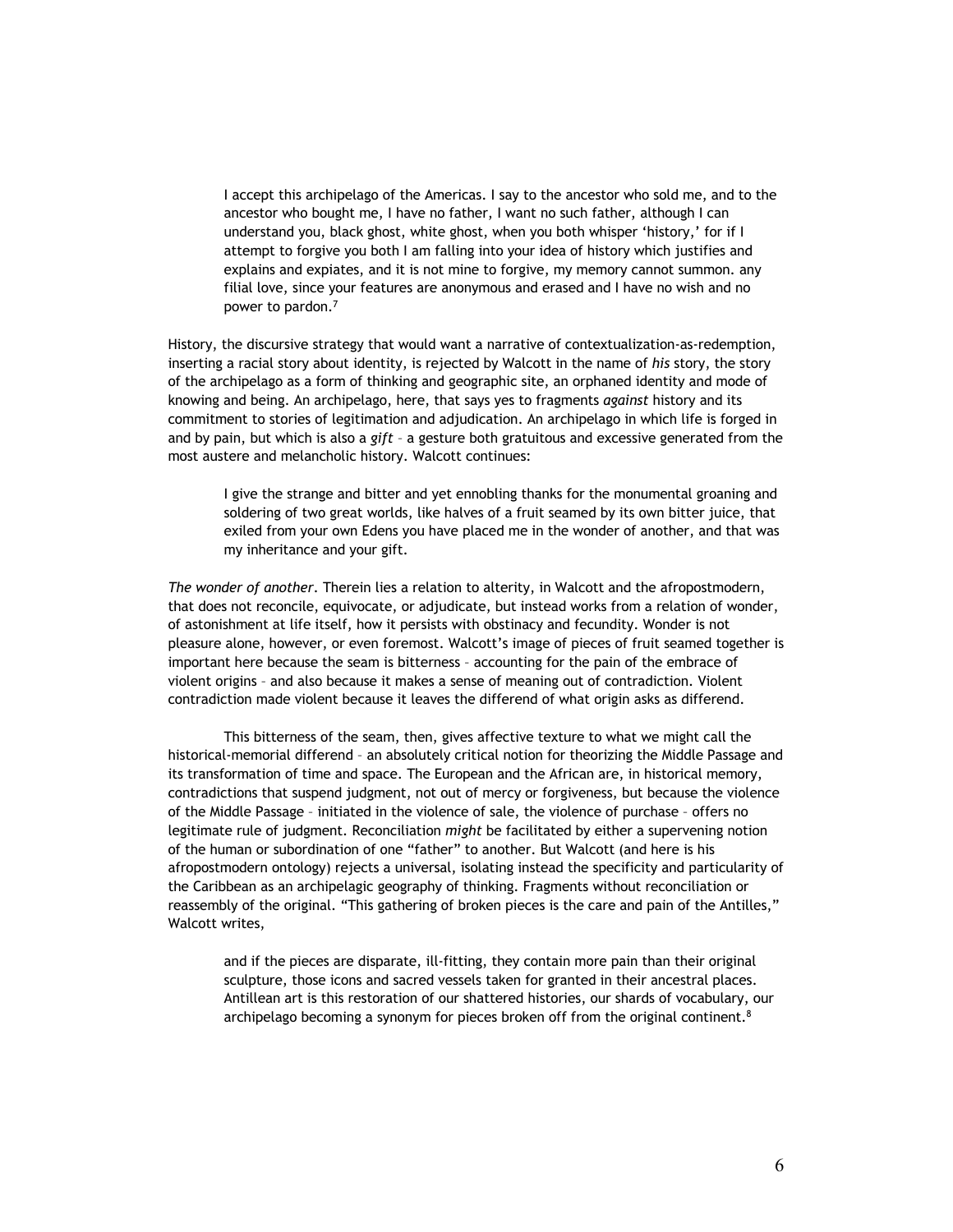This figure of thinking intervenes, methodologically, in the question of paternity when Walcott refuses the verticality of relation; to choose the white father would be to choose colonial memory, to choose the African father would be to choose racial essentialism along the lines of Négritude. Walcott, in the afropostmodern gesture, restores with what he calls "love"<sup>9</sup> and always without reference to the original, only and always with reference to the bricolage and eclecticism of making life out of fragments.

What, then, can be told as a story - that is, how to tell it - without constant reference to History, without metanarrative? It means beginning work without structures of legitimation, without regimes of measure and correction that, in their coercive and curative work, (want to) redeem spaces of fragmentation.

The afropostmodern is oriented by and comprised of fragment work and fragment workers, an aesthetics and epistemology that reflects the work of the *djobber* in the Caribbean context. Glissant summarizes *djob* as "a method of cartage or transport and, in the wider sense, an 'odd job' that is free form and created afresh each day,"<sup>10</sup> a life and vernacular culture built up around the figure documented in Patrick Chamoiseau's compelling text *Chronicle of the Seven Sorrows.* If the *djobber* works odd jobs, is multi-skilled and capable of shifting and moving from demand to demand, responsive with creative and technical knowledge to changing modes of labor, then the work of the afropostmodern enact precisely that logic in the work of memory and history. Walcott theorizes this refusal of paternity in terms of fragmentation. Fragments, on the model of something like Négritude and its critics, including Fanon, are signs of loss and fracture, which in turns leads to the compulsion to repair. What is repair in this context? This question shifts and determines so much of afro-Caribbean thought.

For Négritude, especially Césaire's iteration of it, the restorative power of Africa as a civilizational *spirit* – a conceptual move indebted to French vitalism and life philosophy – is critical for overcoming the estrangement from self and world rooted in pain, fragmentation, and the melancholy of centuries of subjugation. This imperative to think *against* fragments informs Fanon's derisive comments on vernacular speech (pidgin, creole) and culture (jazz, blues), comments that draw on a conception of pessimism as fundamental ontology and reflect a hostility toward everyday life *as life*. Rather than seeing vernacular culture and expressive life as signs of an alternative mode of being, one in the interstices of colonial abjection, Césaire and Fanon see only brokenness and construct metanarratives of redemption from past or future. Whatever the differences, both thinkers imagine apocalypse and messianic forces as preconditions of any sense of repaired life.<sup>11</sup>

But there is another way of telling stories.

We locate story in the formation of identity, giving texture and contour and place. If we think with fragments, prioritizing the *djobber*'s sense of becoming rather than the calcification of being or reassembly of brokenness, then we have to conceive story on a different model. Indeed, one of the central arguments of Glissant's work in the 1990s is that the work of epic and myth has traditionally been anti-fragment labor, making difference subsume itself under identity. Reassembly or assembly that negates difference and differentiation. The way *Aeneid*  tells a story that unites Rome under a myth of beginning, rendering Mediterranean difference secondary to Romanness as such or, better, an outright illusion. Africa played this role in Négritude, as we have seen, putting Caribbean difference under the rubric of a broader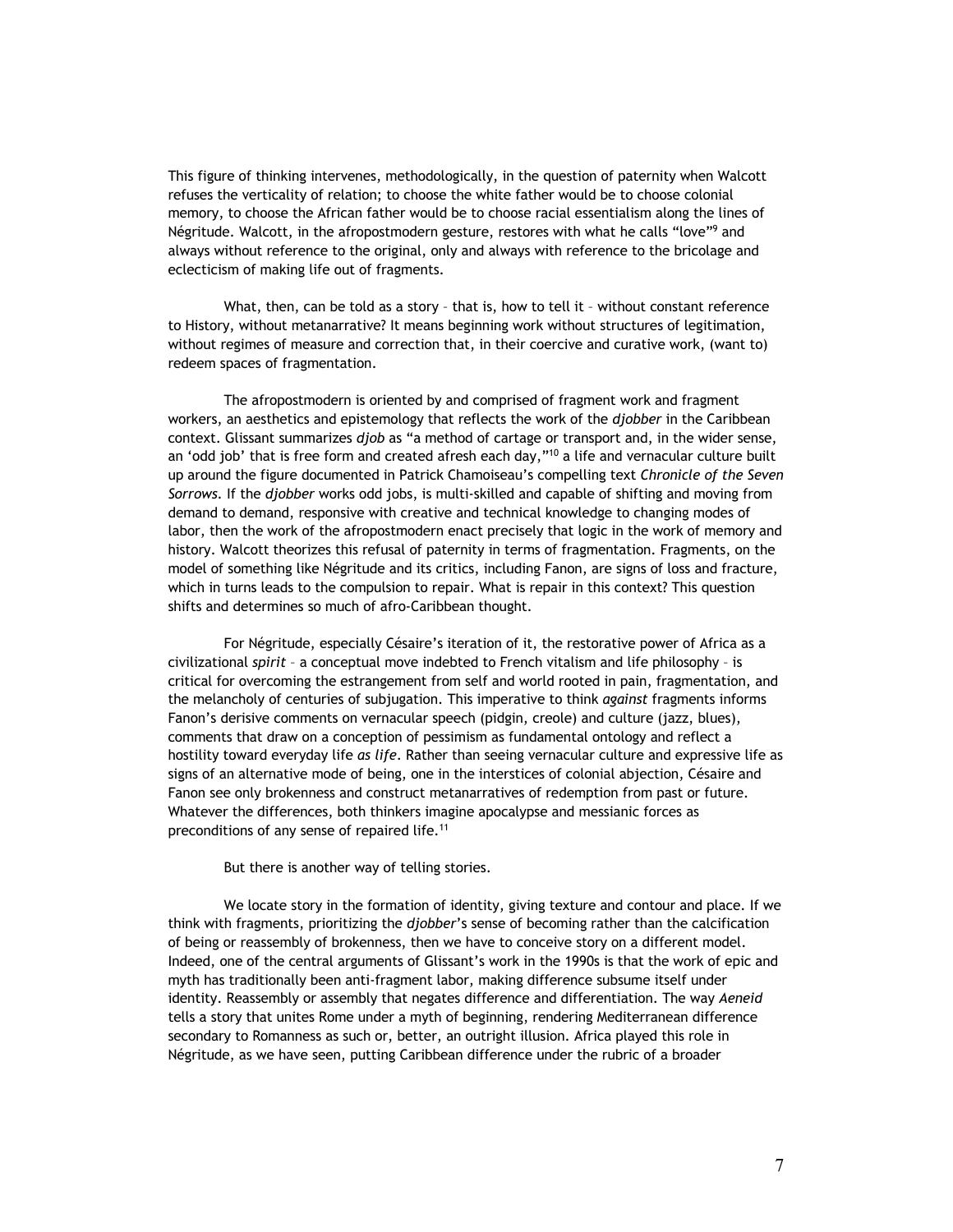civilization and diasporic identity. In *Poetics of Relation,* Glissant casts epic and myth as arguments for *filiation*, a sense of link between singularities or diffuse and differentiated cultural groups and a broader identity, often a metaphorical or literal blood identity, erasing forms of alterity and post-dialectical remainder in the name of the Father, of irreducible relationship. This is how "the West," a project not a place, establishes its identity through an epic tale of ancient Greek origins, democracy, and then ultimately an ethno-religious region we've come to call "the continent." But that is a projection. Epics and myths *project*, and in that projection legitimate regimes of knowledge and identification. Glissant writes:

In the Western world the hidden cause (the consequence) of both Myth and Epic is filiation, its work setting out upon the fixed linearity of time, always toward a projection, a project.<sup>12</sup>

Linearity is crucial here because the arrow of time, when it flies straight, sets boundaries and lines of descent that are filial in origin and intent. The stuff of fantasy. The stuff of the most catastrophic violence. Glissant writes, further:

As Mediterranean myths tell us, thinking about One is not thinking about All. These myths express communities, each one innocently transparent for self and threateningly opaque for the other…Either the other is assimilated, or else it is annihilated. That is the whole principle of generalization and its entire process.<sup>13</sup>

Glissant's evocation of annihilation is intentional and ought to evoke the genocidal impulse of political cultures rooted in epic stories. Indeed, in his *Introduction à une poétique du divers,* published just a handful of years after *Poetics of Relation,* Glissant will link the metanarrative function of myth and epic and its capacity to adjudicate the differend of social and political life, linked to the fantasy of single-rootedness, to the genocidal impulse and reality, citing both the Shoah and the Rwandan genocide as examples. What replaces these stories is fragment work, partial stories, stories of becoming, stories that dis-assemble rather than reassemble. Glissant's poetry often does exactly this, returning again and again to the Caribbean shoreline to contemplate the convergence of the sublimnity of its beauty with the negative sublime of its painful memory. This is a site of honor, but an honor that is solemn and ecstatic at the same time; neither affect overcomes the other, no third affect or triumphal narrative intervenes to retell and re-tool the contradictions of pain and beauty.

Afropostmodern because, attuned to the specificity of black experience in the Americas, it takes on the fragments without mythic and epic reassembly of fragments.

Afropostmodern because, attuned to the specificity of black experience in the Americas, it tells multiple stories without anxiety about difference and becoming.

Afropostmodern because, attuned to the specificity of black experience in the Americas, it refuses metanarrative in the name of a vertical proliferation of expressive life.

Orphan narratives have no recursion to parentage. Orphan narratives indulge the differend of affective life *after* loss and *after* the setting of roots, always plural, always proliferating, always becoming and never being.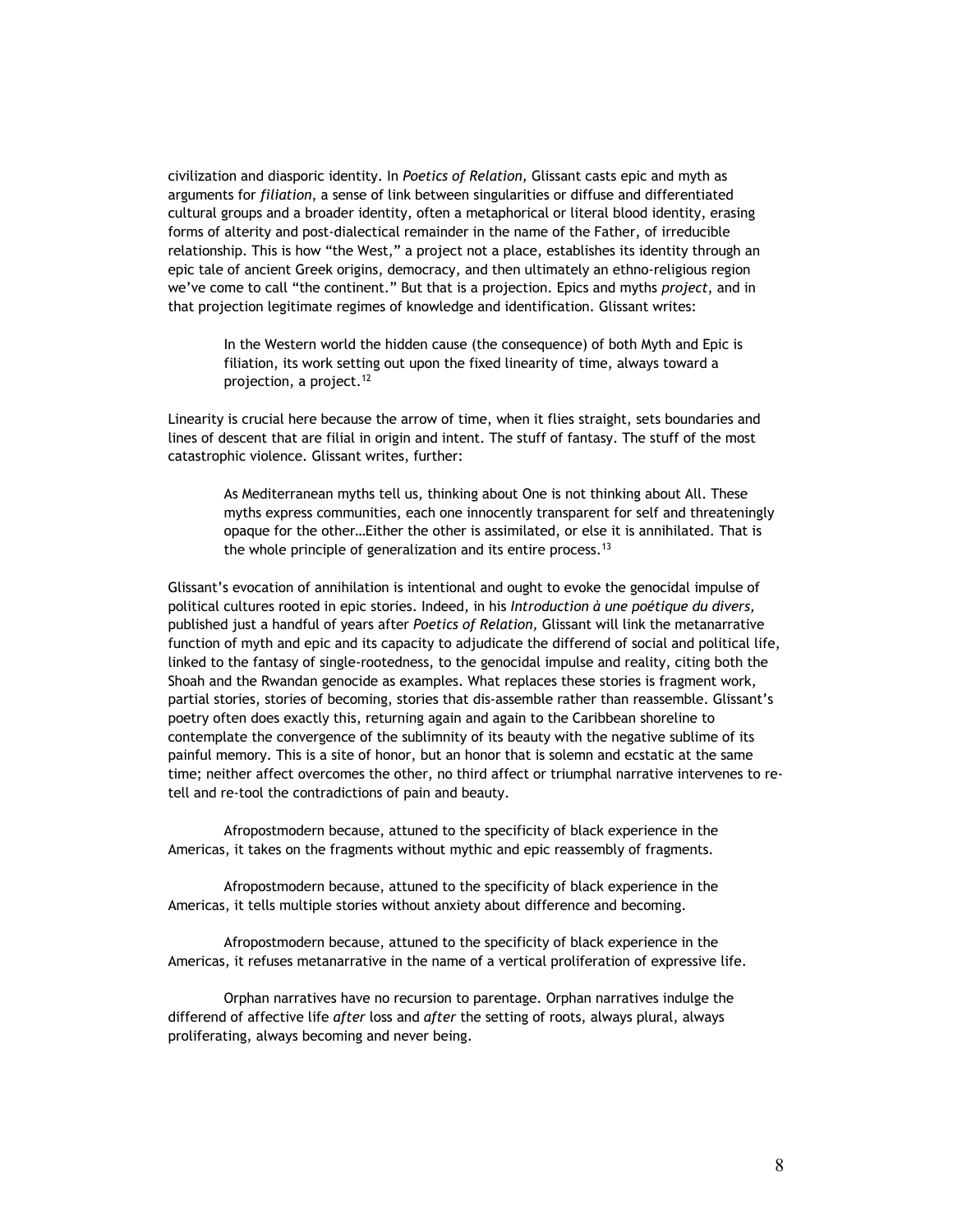The Middle Passage as beginning and the site of the afropostmodern.

## Whence, then, the postmodern?

\*

I think there is a persistent and not altogether inaccurate story of the postmodern that dates it simultaneously to Heidegger's attack on humanism and May 1968 in France. This dating makes sense. Heidegger critique of humanism came at a time of generalized crisis in Europe following two wars in which so many millions of people were killed and the category European Jew was reduced to a trace, at most, of its former meaning. Mass killing and genocide change the way a place thinks of itself. Always. Or it should. And the near dismantling of the bureaucratic, capitalist state in May 1968 signaled an emerging dismantling of identity and authority – at least in terms of values and aspirations – that fundamentally contested modernist notions of subject and state. That is, the postmodern emerges in Europe as a response to a midcentury crisis. A whole cluster of post-war thinkers reckon with Europe's internal violence, its terrifying reproduction of anonymity, sameness, and casual embrace of both spectacular and everyday violence, offering critiques that take alterity and its disruptive, sometimes ethical, force seriously.

The postmodern, in this account, emerges as a break with modernity and its pretenses, as well as the values and aspirations of modernity itself. If Adorno and Horkeheimer were right in *Dialectic of Enlightenment*, then European modernity, for all its humanist promises, was elemental in the production of machineries of death. The war machine. The capitalist machine. The machine of genocide. So much death, and the ethical impulses of the postmodern are at least in part, if not near wholly, dedicated to contesting the machinery of death. This is no small bit of what animates Lyotard's *Heidegger and 'the Jews,'* a text dedicated to the critical function of the social-political-cultural other in establishing modernity's dream of fulfillment and development – always without boundaries, without being subjected to time. Mid-century Europe's reckoning with the violence of modernity, how the bureaucratic state is excessive and the mechanization of death and destruction are centerpieces rather than after-effects of modernity, generates the crisis to which the postmodern is a counter-position and from which it was generated as an ethical-political imperative.

But from where did modernity come? And what is that origin to the afropostmodern?

There is the European story of its own modern origins, tracing modernity back to certain innovations in philosophy – disputes between rationalists and empiricists that generate new models of reasoning and Enlightenment visions of the human person – and any cluster of scientific, political, and aesthetic revolutions that displace the enchanted world with a calculable universe. The mathematization of everyday life. The destiny promised by Euclid, fulfilled in Newtonian physics and all of its companion processes and modes of thought: bureaucracy, calculative reason, formalization of the material world. And yet there is another story to be told, one reconstructed from the colonies by Enrique Dussel, in which modernity is born, not in a self-affecting intellectual movement in Europe, but in a bureaucratic crisis.<sup>14</sup> That crisis is begun when Bartolomé de Las Casas convinces the Spanish powers to free enslaved indigenous people in the Americas, a demand made because slaves had converted to Christianity in greater and greater numbers. Whatever its theological significance and political impact on indigenous life and its fate, it creates, for European powers, a managerial crisis: how can profit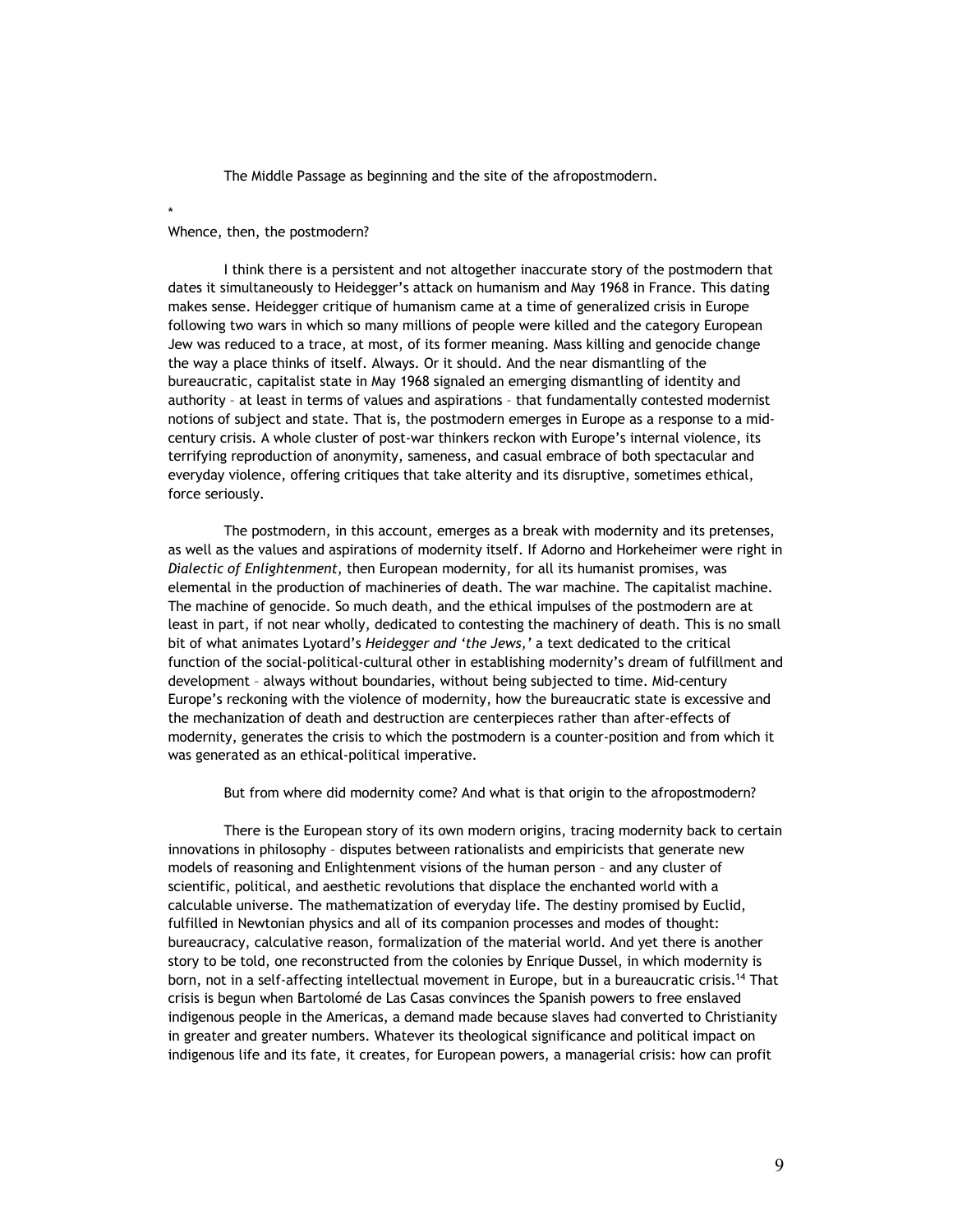be maximized in the colonies if labor must be contracted for some sort of compensation? How can the labor force be organized and set to work with maximum profit as the outcome. A bureaucratic crisis.

The response is the origin of the Atlantic slave trade as we know it. If indigenous people could not be enslaved, then Africans would take their place. From this, genocide of indigenous Caribbean people and resettlement of the archipelago through forced migration follows in full force, a project fully realized. The Caribbean as the locus of the black Americas becomes a historical reality and, with that reality, comes the cluster of memories that make the hemisphere. Indeed, the very term "Americas" is a synonym for conquest and slavery. Modernity, Dussel argues, comes out of this transformation of the hemisphere because the combination of shocking greed with a diminished free labor source demands of reason just what reason becomes in modernity: calculating, bureaucratic, anonymous. Alongside that birth of modernity in a bureaucratic crisis is the origins of the black Americas: the Middle Passage. The two are inseparable in time, transformative of space, and specters of one another in each place – Europe, the Americas, Africa, and the Atlantic as sea, passage, death, memory. A graveyard of goodness. The birth of two paradigms of thought.

What I think this story from the colonies tells us is that the afropostmodern is simultaneous with the birth of European modernity. That is, when Europe responds to the emancipation of indigenous slaves with an intensification of transport of enslaved Africans to the Americas under a new rubric. At the opening of the sixteenth century, Iberian enslaving was bound by a simple condition: the enslaved, if they were to be taken to the Americas, must have been born under the domain of Christianity – converted, brought into the world, but under Christian dominion. But Charles V changes everything with a document in 1518 declaring that enslaved Africans may be taken from Sao Tomé and the Cape Verde Islands to the New World *without* the restraints of Christian dominion, birth, and re-birth. This changes everything because it initiates, in the fullest sense that we know it, the Middle Passage: the transport of millions of Africans from the coast of Africa to the archipelago, beginning with Hispanola and then of course to all of the islands and so many sites on the continent. If the afropostmodern is defined by fragment work, reckoning with the differend of beauty and pain, and an engagement with radical becoming without recursion to Being, then 1518 marks the inception of the conditions of that work – something intensified when the bureaucratic crisis initiated by Las Casas comes to its peak in 1542. Charles V prepared the terms for mass forced migration, the emancipation of indigenous slaves intensified and actualized that migration and the afropostmodern emerges in the very same moment as European modernity.

And if we return to Lyotard, this site of modernity/postmodernity offers a twist on the story of the postmodern and the differend, shifting from the consequences of Lyotard's conceptions, in which anti-state and anti-imperial agitation works against the violence of modernity in our moment, and toward a notion of the afropostmodern as an originary interruption, disruption, and contestation of modernity's violence *in the very moment of its inception*. The question, then, is not simply how postmodern strategies mitigate and disrupt conventional forms of violence, but also how dating or periodizing the postmodern in the moment of modernity's emergence reveals an alternative mode of thought in the shadows of Europe's worst excess. Further, when we see this sort of emergence-at-origin, we catch sight of something utterly compelling and revolutionary: the creation of worlds-becoming that work *with*  fragments, work *without* strategies of legitimation, and therefore work without what Lyotard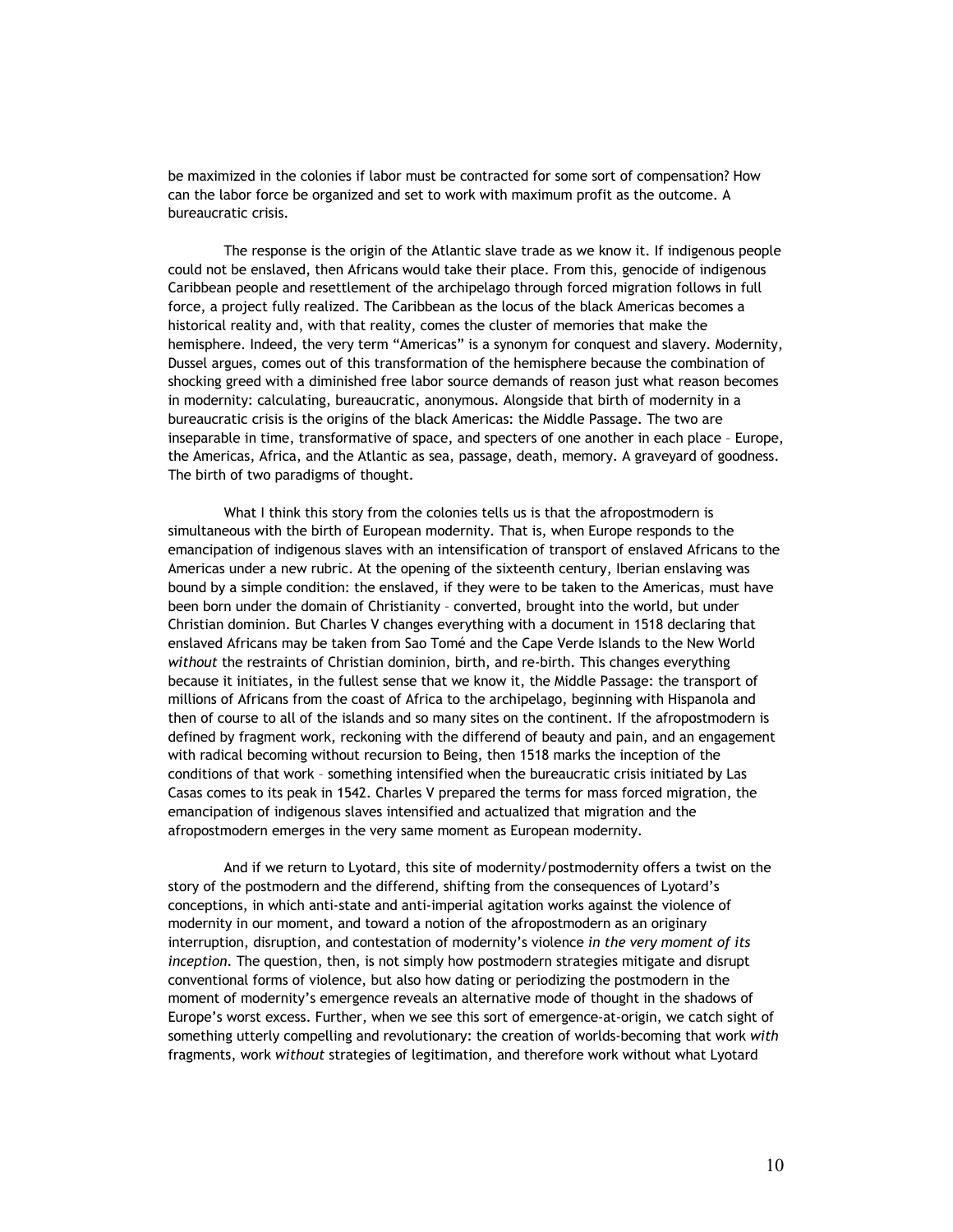calls the fantasied "universal genre of discourse" that regulates difference. I am thinking here of the opening pages of *The Differend* in which Lyotard sets out the problem:

Given 1) the impossibility of avoiding conflicts (the impossibility of indifference) and 2) the absence of a universal genre of discourse to regulate them (or, if you prefer, the inevitable partiality of the judge): to find, if not what can legitimate judgement (the 'good' linkage), then at least how to save the honor of thinking.15

Thinking becomes, in the afropostmodern, a thinking of becoming – but always a becoming without reference to a possible being that stabilizes. Glissant, for that reason, characterizes Relation, his term for afropostmodern thinking, as rhizomatic and (on the model of theoretical physics) chaotic. Nomadic without the desire to set up a final or single root. A Deleuzean term, but one adopted in response to the demands of thinking in the wake of the failure of metanarratives of race, origin, or political principles to negotiate and neutralize contradiction, paradox – the threats to the modern order and its authoritarian impulses.

## A final note.

Where does this all leave us? No small question. Indeed, this is always the question asked back to the postmodern, whether the European postmodern or the afropostmodern, precisely because the delegitimation of knowledge through the dismantling of metanarrative leaves conventional, habitual forms of knowing, being, and doing without real weight. But those forms of knowing, being, and doing were always constructs in service of a particular vision of political order and cultural hegemony. The emergence of the European postmodern had exactly this in view when the deconstructive work of alterity did its work in readings of foundational texts from the tradition, as well as direct interventions against calcified traditions and exercises of power. The afropostmodern has a different temporality, however, dating itself back to the origins of European modernity and emerging as a consequence of forced migration and enslavement, rather than as a refusal of a given social order. Yet, and this is key, the afropostmodern was also a source of great anxiety for mid-century black Atlantic thinkers; vernacular culture and expressive life – creole, pidgin, other forms of everyday life – were not deemed abject because of an inherent character, but because what the mid-century moment inherited from European (and perhaps also African) traditions was a compulsion to tell a story of history in order to insert that story into History. The afropostmodern corrects course and sees, as Walcott put it, the *gift* that accompanied unspeakable pain and suffering. Whereas the European postmodern is generated as a critique and intervention of a given order, the afropostmodern turns to the everydayness of resistance and world making and away from aspirations to mimic the cultural excesses of modernity.

But what makes both moves so provocative, however different their orientation and intellectual origins, is a shared commitment to contest and refuse authoritarianism even at the level of everyday life. These forms of micro-resistance and dissent are no small matters. While they do not have the grandeur of revolutionary and messianic rhetoric, micro-resistance, especially when it permeates the entirety of world-making and its pleasures, reminds us of the ecstasy of everyday life, of community and solitude, and so the work of unsettled life on thinking, embodiment, language, and cultural production. Heidegger was right: ours is an epoch of Enframing in which everything is flattened for the sake of forms of uniformity, sameness, and susceptibility to calculation. What it means to live under those conditions, to resist but also